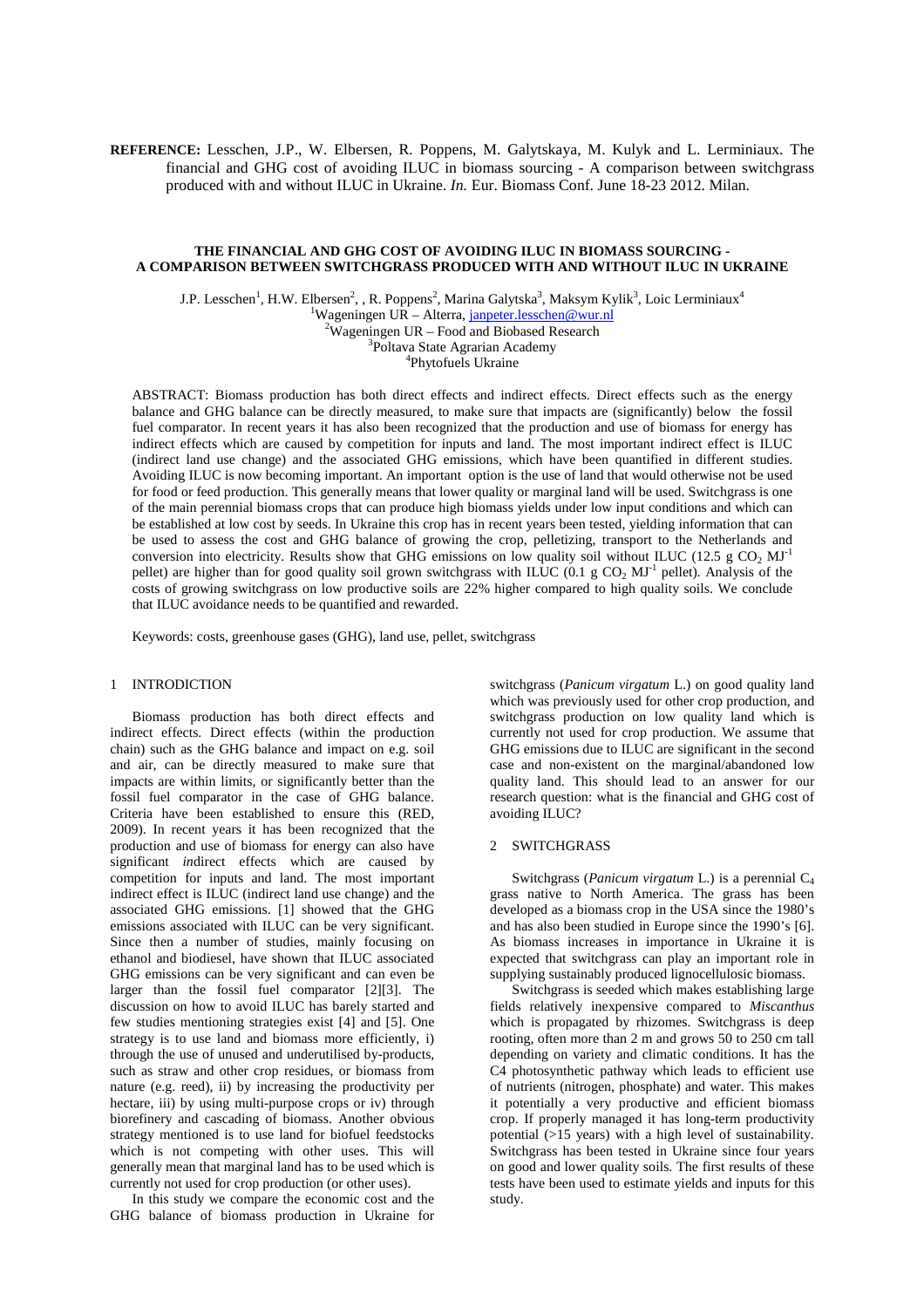## 3 DESCRIPTION OF THE TWO SWITCHGRASS PRODUCTION CHAINS

We compared the production of switchgrass for pellet production at two sites in Ukraine, Veselyi Podil in Poltava Oblast and Yaltushkiv in Vinnytja Oblast.

In Table I the basic conditions and assumptions for both selected sites are described, which were used for input in a model to calculate the cost of biomass delivery to a pelletizing facility and to calculate the GHG emissions for the pellets when delivered for electricity production.

We assumed that switchgrass was produced in the vicinity of a pelleting plant with a production capacity of 40,000 tons of pellets per year. At the high productive site (Veselyi Podil) we assumed a final yield of 12 tons DM per ha after 4 years and in the lower productive site (Yaltushkiv) the final yield was assumed 7 tons DM per ha after 4 years. This was based on harvesting in winter when most nutrients have been translocated belowground and K, Na and Cl have been largely leached out. This improves biomass quality for thermal conversion.

**Table I.** Comparison of high and low productive switchgrass sites in Ukraine

|                                          | <b>High productive</b><br><b>Veselyi Podil</b> | Lower productive<br>Yaltushkiv |  |  |
|------------------------------------------|------------------------------------------------|--------------------------------|--|--|
| Climate                                  | Cool dry                                       | Cool dry                       |  |  |
| Topography                               | Flat                                           | Rolling                        |  |  |
| Land degradation                         | Few saline soils                               | Acid soils                     |  |  |
| Soil type                                | Chernozems                                     | Phaeozems                      |  |  |
| stock (ton $C/ha$ )<br>SOC<br><b>REF</b> | 117 ton C/ha                                   | 86 ton C/ha                    |  |  |
| Unused / abandoned land                  | $-2\%$                                         | $-25%$                         |  |  |
| Switchgrass yield                        | 12 ton/ha                                      | 7 ton/ha                       |  |  |
| Avg. distance to pelletizer              | $7.1 \text{ km}$                               | 13.2 km                        |  |  |

We assumed the production would meet sustainability requirements such as defined in the RED and NTA8080 standards [7]. This meant, among other, that equilibrium fertilization was applied meaning that fertilization was equal to nutrient removal. We assumed a 15 year plantation life and that final maximum yield was reached after 4 years. For the high productive site (Veselyi Podil) we assumed that all the fields were close to the pellet plant leading to an average field to pellet plant transport distance of 7.1 km. For the low productive site we assumed that 25% of the (marginal land) area surrounding the pellet plant is used for switchgrass production, leading to a longer average transportation distance of 13.2 km.

## 4 COST AND GHG CALCULATIONS

Input and yield levels were estimated based on [6] and the switchgrass manual for Ukraine [7]. For calculation of the GHG emissions and the cost of switchgrass delivery we used local data generated in the project and data from [6]. Land rents were assumed  $\epsilon$ 20 and  $\epsilon$ 40 per ha per year, for low and for high quality land respectively. Interest rates were not taken into account.

The GHG balance was calculated according to the

## RED 2009/28/EC formula:

 $\mathbf{E} = \mathbf{e}_{ec} + \mathbf{e}_{l} + \mathbf{e}_{p} + \mathbf{e}_{td} + \mathbf{e}_{u} - \mathbf{e}_{sca} - \mathbf{e}_{ccs} - \mathbf{e}_{ccr} - \mathbf{e}_{ee}$ 

- E total emissions from the use of the fuel;
- $e_{ec}$  emissions from the extraction or cultivation of raw materials;
- $e_1$  annualised emissions from carbon stock changes from land use change;
- ep emissions from processing;
- $\mathbf{e}_{\rm td}$  emissions from transport and distribution;
- $e<sub>u</sub>$ emissions from the fuel in use;
- e<sub>sca</sub> emission saving from soil carbon accumulation via improved agricultural management;
- e<sub>ccs</sub> emission saving from carbon capture and geological storage;
- e<sub>ccr</sub> emission saving from carbon capture and replacement
- $e_{\infty}$  emission saving from excess electricity from cogeneration

 Relevant emissions for this study are the emissions from cultivation, emissions from carbon stock changes from land use change (conversion of abandoned land to switchgrass), emissions from processing and transport and distribution and emission savings from soil carbon accumulation via improved agricultural management (i.e. cultivation of perennial switchgrass instead of rotational arable crops). Activity data were obtained from the local switchgrass experiments and Emissions factors were based on the BioGrace standard values [8].

 Calculation of soil organic carbon (SOC) stock changes was performed according to IPCC 2006 guidelines [9]:

$$
SOC = SOC_{REF} * F_{LU} * F_{MG} * F_I
$$

 $SOC<sub>REF</sub>$  reference carbon content of the soil (ton C ha<sup>-1</sup>)

 $F_{LU}$  stock change factor for land use<br> $F_{MG}$  stock change factor for manager

stock change factor for management

 $F<sub>I</sub>$ stock change factor for input crop production

 Switchgrass as perennial crop and its deep rooting system can sequester significant amounts of carbon in the soil. Table II shows that SOC on the high quality soil can increase from 93 ton C  $ha^{-1}$  under arable land to 119 ton  $C$  ha<sup>-1</sup> under switchgrass. On the lower quality soil, the increase is lower, from 80 ton C ha<sup>-1</sup> under abandoned land to 88 ton C ha $^{-1}$  under switchgrass. IPCC assumes a 20 year period to reach a new equilibrium in soil carbon stocks, which is also the period we used to convert to annual  $CO<sub>2</sub>$  emissions.

Table II. Calculation of soil organic carbon stocks for arable land, switchgrass and abandoned land

|                     | $F_{\rm LU}$ | $F_{MG}$ | F <sub>I</sub> | High quality<br>soil  |     | Lower quality<br>soil |    |
|---------------------|--------------|----------|----------------|-----------------------|-----|-----------------------|----|
|                     |              |          |                | SOCREE SOC SOCREE SOC |     |                       |    |
| Arable land         | 0.80         | 1.00     | 1.00           | 117                   | 93  |                       |    |
| Switchgrass         | 1.00         | 1.02     | 1.00           | 117                   | 119 | 86                    | 88 |
| Abandoned land 0.93 |              | 1.00     | 1.00           |                       |     | 86                    | 80 |

5 RESULTS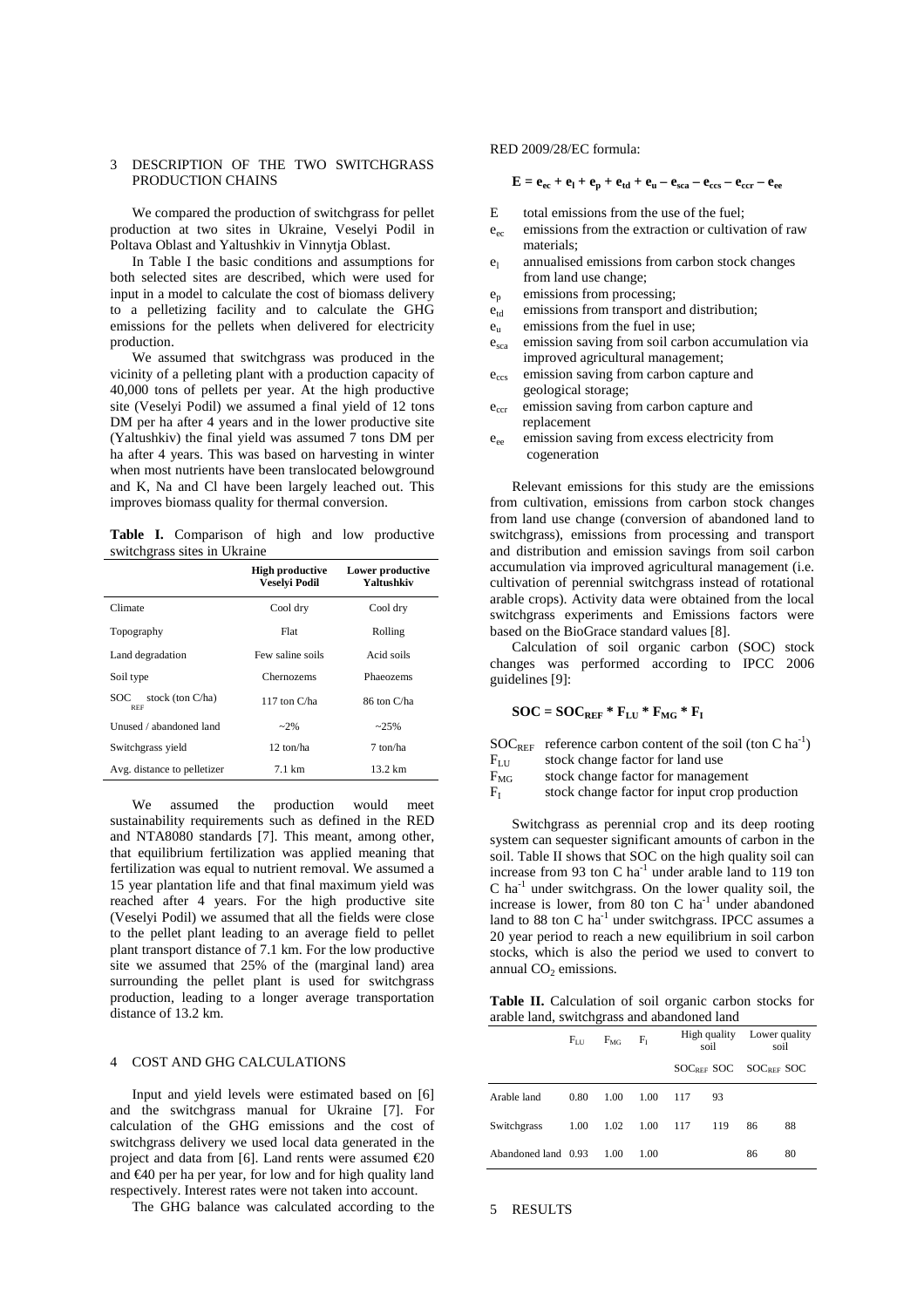The cost of switchgrass delivery to the pellet plant was estimated at €52 per ton pellet under low productive conditions (without ILUC) and  $\epsilon$ 42 per ton pellet under high productive (with ILUC) conditions (Figure 1). This implies that the economic cost of biomass without ILUC is 22% higher. The difference in cost was mainly due to higher cost of field operations per ton switchgrass of €6.81 for the low productive conditions versus €3.9 for the high productive conditions. Also the transport cost was 44% higher for the chain based on low productive abandoned land. The cost for pelletisation for both chains is estimated at €33 per ton pellet and €48 for transport to a co-firing power plant in The Netherlands. The overall delivery cost is  $\epsilon$  133 per ton pellets for the ILUC free pellet chain based on marginal land, versus €123 per ton pellet for the chain based on good land (with ILUC). These cost are comparable to current wood pellet prices. Overall, the cost of avoiding ILUC in this case is  $\infty$  per ton of pellet or  $\text{\textsterling}0.59$  per MJ pellet.



Figure 1. Delivery cost of switchgrass under low productive conditions without ILUC and under high productive conditions (with ILUC)

The GHG emission for pellet production, including cultivation, pelletising and delivery to a co-firing power plant in the Netherlands was 12.5 g  $CO_2$ -eq MJ<sup>-1</sup> pellet for the low productive production chain without ILUC and 0.1 g  $CO_2$ -eq MJ<sup>-1</sup> for the high productive condition with ILUC (Figure 2). This did not include the (unknown) GHG emission due to ILUC. The emissions of crop production, pelletisation and logistics were partially mitigated by soil C sequestration for the low productive conditions and completely mitigated under high productive conditions.

The GHG emission from the fossil fuel comparator for solid biomass for electricity production is  $198 \text{ g } CO_2$ eq/MJ electricity is used [10]. Assuming a 44% conversion efficiency for electricity generation, the switchgrass pellets have a GHG balance that is between 86% and 99 % better than its fossil fuel equivalent.



**Figure 2.** GHG emissions per MJ of pellet produced in Ukraine, including pelletisation and delivery to a coal plant in the Netherlands for high and low productive (with ILUC) conditions

### 6 DISCUSSION AND CONCLUSION

The increased cost of avoiding ILUC is estimated at 22% for the production of switchgrass or  $\epsilon$ 0.59 per MJ pellet. In absolute terms, this cost difference is rather small, because establishment cost for switchgrass is low  $(\text{\textless}=300/ha)$ . For a crop with higher establishment cost, such as Miscanthus (>€2000 ha<sup>1</sup> establishment cost), both the relative and absolute cost of avoiding ILUC will be higher. The same holds for rotational crops, since the yield decline on marginal soils will be higher.

The GHG cost of avoiding ILUC will be case and location specific as soil carbon stock changes have a large effect on the GHG balance. Overall, the analysis shows that switchgrass pellets have a GHG balance that is between 86% and 99% better than its fossil fuel equivalent, mainly due to soil carbon sequestration by switchgrass. The GHG cost of avoiding ILUC is in this case 12.5 g  $CO_2$ -eq MJ<sup>-1</sup> pellet delivered to a co-firing plant. Per MJ of electricity this would be approximately  $28.4 \text{ g } CO_2$ -eq MJ<sup>-1</sup> electricity.

Under the RED (2009/28/EC) if soil is classified as 'degraded land' a bonus of 29 g  $CO_2$ -eq  $MJ$ <sup>-1</sup> biofuel might be subtracted for 10 years. This bonus is no incentive for switchgrass, as GHG balance is already very positive, but costs on degraded soil (with no ILUC) will be higher.

 To conclude we demonstrated that avoiding ILUC increases GHG emissions, but the overall GHG balance is still very positive for switchgrass. Our results also support the view that increasing the GHG balance improvement compared to fossil fuel sec is not a good option for mitigating the GHG emissions associated with ILUC.

 Economic cost of avoiding ILUC is at least 20% higher, for other crops it will be higher, as establishment cost and yield depression are larger. Demanding a higher GHG balance without financial compensation will lead to not using low productive land, which reduces the totally available land for biomass production.

#### 7 REFERENCES

[1] Searchinger, T., Heimlich, R., Houghton, R., Dong F., Elobeid, A., Fabiosa, J. F., Tokgoz, S., Hayes, D. J. and T. Yu. 2008. Factoring Greenhouse Gas Emissions from Land Use Change into Biofuel